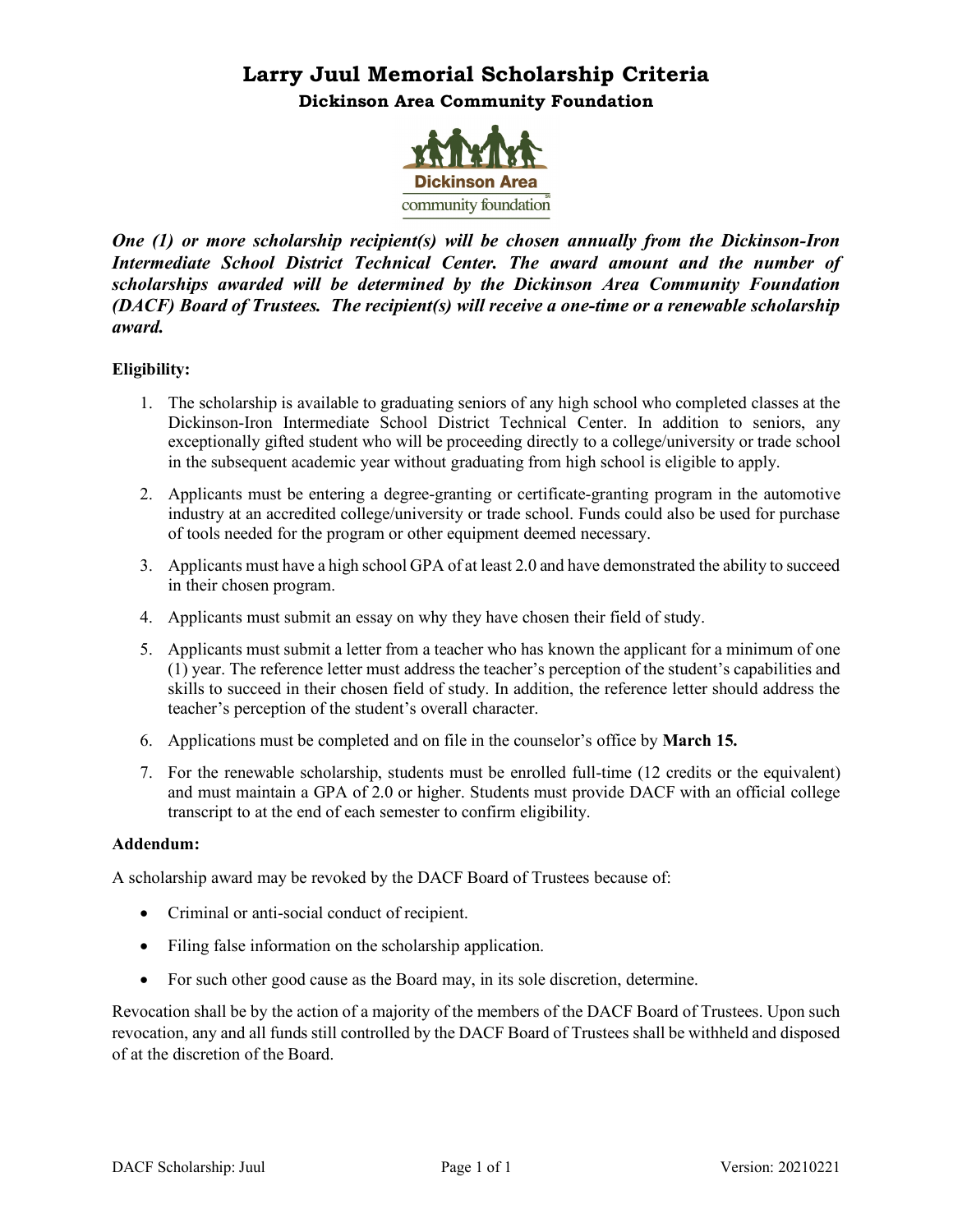

# *Larry Juul Memorial Scholarship Fund*

# **Completed applications must be submitted by March 15th**

| <b>Date</b>                                                                                                                               |  |                                  |  |
|-------------------------------------------------------------------------------------------------------------------------------------------|--|----------------------------------|--|
| <b>First and Last Name</b>                                                                                                                |  |                                  |  |
| <b>Street Address</b>                                                                                                                     |  |                                  |  |
| <b>City ST ZIP Code</b>                                                                                                                   |  |                                  |  |
| Home & Cell Phone                                                                                                                         |  |                                  |  |
| <b>E-Mail Address</b>                                                                                                                     |  |                                  |  |
| <b>GPA</b>                                                                                                                                |  |                                  |  |
| What extra-curricular activities did you participate in? (Include both in-school activities and<br>volunteer activities in the community) |  |                                  |  |
|                                                                                                                                           |  |                                  |  |
|                                                                                                                                           |  |                                  |  |
|                                                                                                                                           |  |                                  |  |
|                                                                                                                                           |  |                                  |  |
|                                                                                                                                           |  |                                  |  |
|                                                                                                                                           |  |                                  |  |
|                                                                                                                                           |  |                                  |  |
| Did you work during the school year? No                                                                                                   |  | If yes, how many hours per week? |  |
| Name of technical school/college/university you plan to attend:                                                                           |  |                                  |  |
| Have you applied for admission?                                                                                                           |  |                                  |  |
| Have you been accepted?                                                                                                                   |  |                                  |  |
| Intended field of study:                                                                                                                  |  |                                  |  |
| Have you applied for other scholarships?                                                                                                  |  |                                  |  |
| Have you been granted a scholarship? If so, name of scholarship & amount:                                                                 |  |                                  |  |
|                                                                                                                                           |  |                                  |  |
|                                                                                                                                           |  |                                  |  |
|                                                                                                                                           |  |                                  |  |
|                                                                                                                                           |  |                                  |  |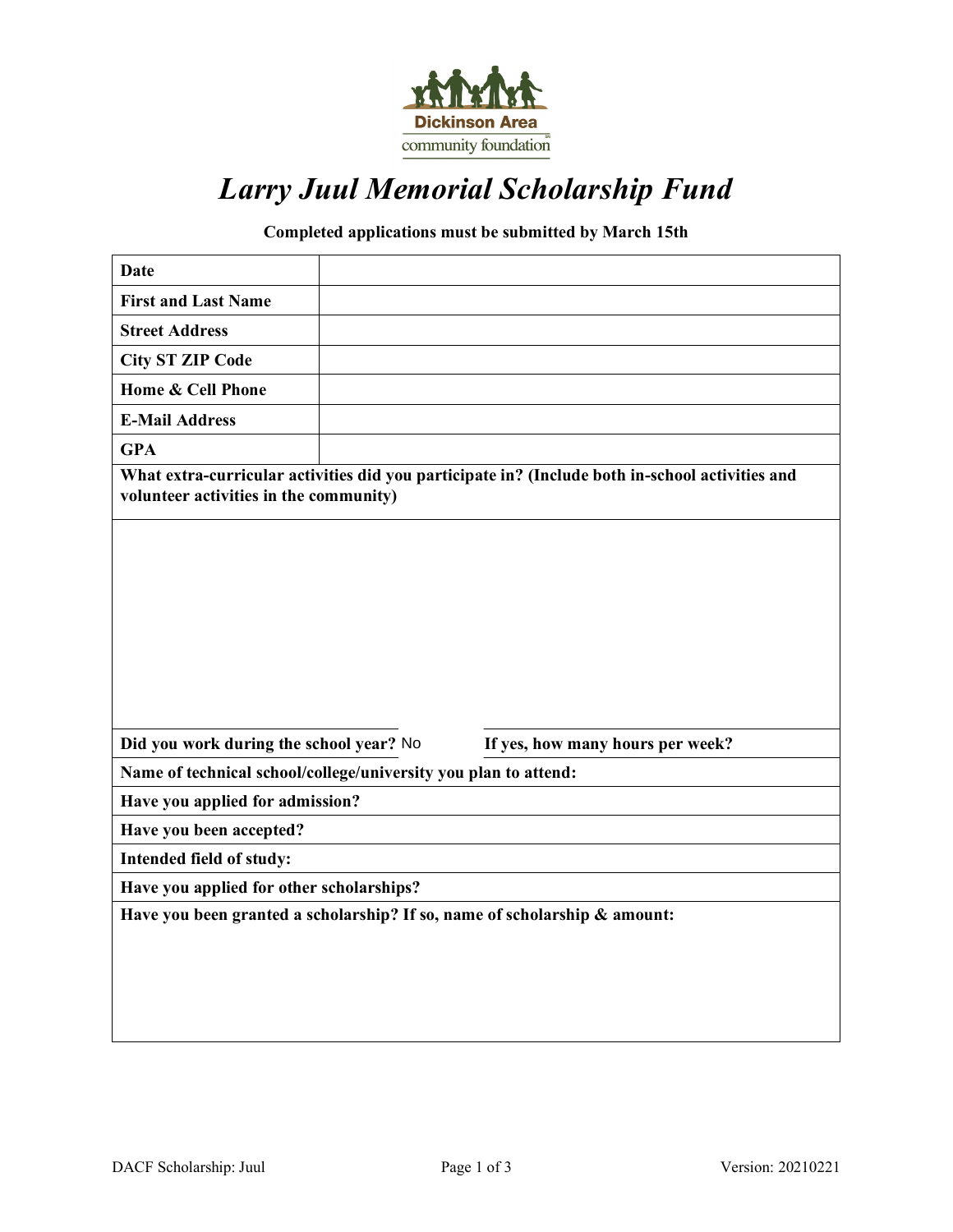

#### **Please include the following with the application:**

- 1. One page essay, using 12-point font, double-spaced, demonstrating your work ethic in school and in the community and what made you choose the vocational or trade program you are entering. Please also explain how this scholarship will help you meet that goal.
- 2. Copy of high school transcripts.
- 3. Letter of acceptance from the vocational or technical school prior to award.

#### **Application Deadline**

All applications need to be submitted to the guidance counselor's office by March 15<sup>th</sup>.

#### **Agreement and Signature**

By submitting this application, I affirm that the facts set forth in it are true and complete. I understand any false statements, omissions, or other misrepresentations made by me on this application may result in rejection of this application.

# Name (printed)

Signature

Date

#### **Parent Application Form**

Name of parent or guardian completing this form:

| Home address: |  |
|---------------|--|
| Phone:        |  |

Email Address:

**Do you have any dependents other than your own family or other extenuating circumstances that should be considered? If yes, please explain:**

**Note here any statements you may wish to make which assist the scholarship selection committee in consideration of the applicant:**